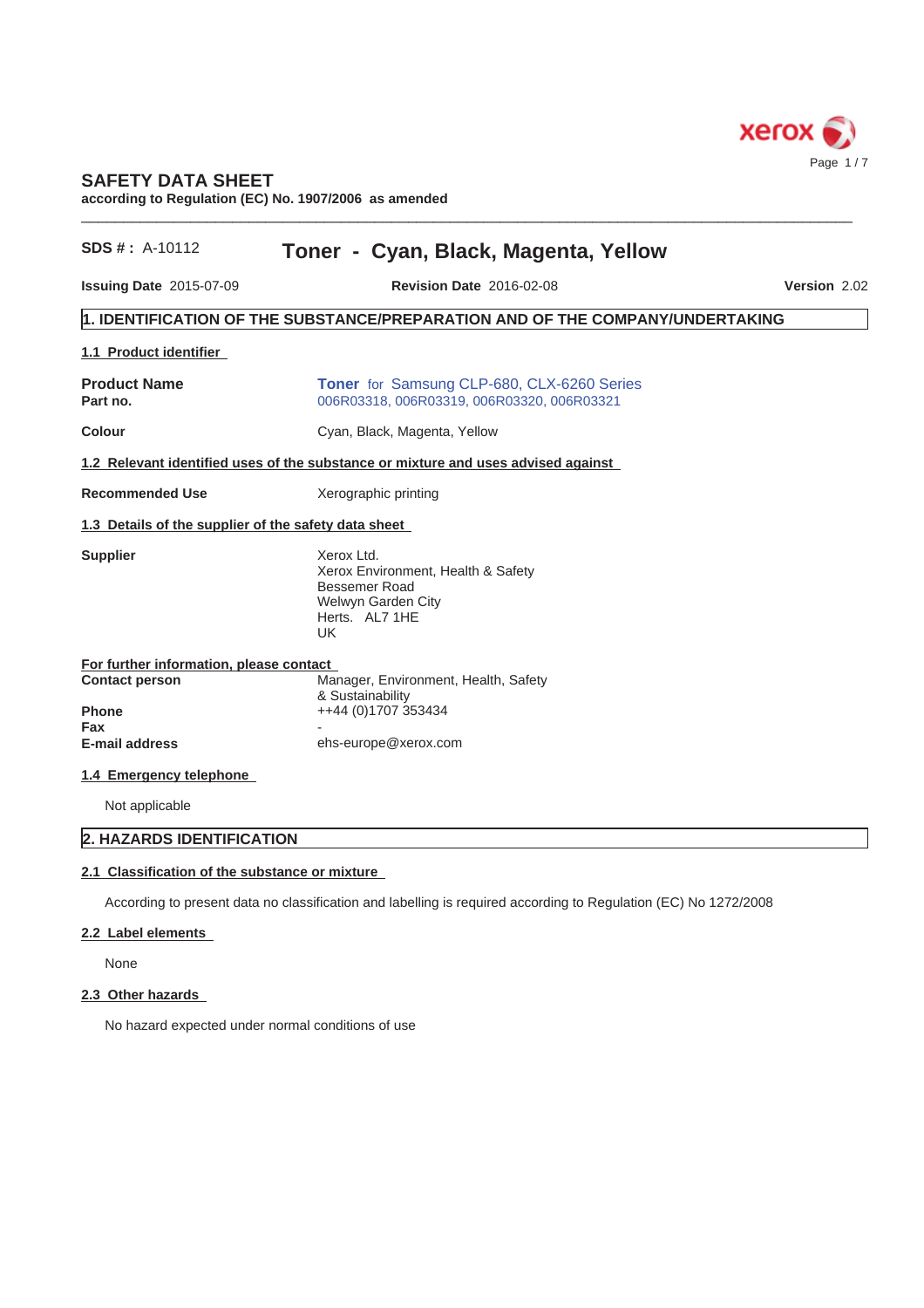

# **Toner - Cyan Black Magenta Yellow**

**Issuing Date** 2015-07-09 **Revision Date** 2016-02-08

 $\_$  ,  $\_$  ,  $\_$  ,  $\_$  ,  $\_$  ,  $\_$  ,  $\_$  ,  $\_$  ,  $\_$  ,  $\_$  ,  $\_$  ,  $\_$  ,  $\_$  ,  $\_$  ,  $\_$  ,  $\_$  ,  $\_$  ,  $\_$  ,  $\_$  ,  $\_$  ,  $\_$  ,  $\_$  ,  $\_$  ,  $\_$  ,  $\_$  ,  $\_$  ,  $\_$  ,  $\_$  ,  $\_$  ,  $\_$  ,  $\_$  ,  $\_$  ,  $\_$  ,  $\_$  ,  $\_$  ,  $\_$  ,  $\_$  ,

**Version** 2.02

# **3. COMPOSITION/INFORMATION ON INGREDIENTS**

## **3.1 Mixtures**

| <b>Chemical Name</b> | Weight % | <b>CAS-No</b> | <b>EC-No</b> | <b>Classification (Reg.</b><br>1272/2008) | <b>REACH Registration</b><br><b>Number</b> |
|----------------------|----------|---------------|--------------|-------------------------------------------|--------------------------------------------|
| Polymer              | 70-90    | 292629-36-8   | Not listed   | None                                      |                                            |
| Polyethylene         | $2 - 10$ | 9002-88-4     | Not listed   | None                                      |                                            |
| Magenta pigment      | $2 - 10$ | Proprietary   | Listed       | None                                      | 101-2119456804-33-001<br>08                |
| Yellow pigment       | $2 - 10$ | Proprietary   | Listed       | None                                      |                                            |
| Cyan pigment         | $2 - 10$ | Proprietary   | Listed       | None                                      | 101-2119458771-32-00<br>44                 |
| Carbon black         | $2 - 10$ | 1333-86-4     | 215-609-9    | None                                      | 101-2119384822-32-00<br>65                 |
| Aquafil              | 2.5      | 112945-52-5   | Not listed   | None                                      |                                            |

#### **Note**

Components marked as "Not Listed" are exempt from registration.

## **4. FIRST AID MEASURES**

### **4.1 Description of first aid measures**

| <b>General advice</b> | For external use only. When symptoms persist or in all cases of doubt seek medical advice.<br>Show this safety data sheet to the doctor in attendance. |
|-----------------------|--------------------------------------------------------------------------------------------------------------------------------------------------------|
| Eye contact           | Immediately flush with plenty of water. After initial flushing, remove any contact lenses and<br>continue flushing for at least 15 minutes             |
| <b>Skin contact</b>   | Wash skin with soap and water                                                                                                                          |
| <b>Inhalation</b>     | Move to fresh air                                                                                                                                      |
| Ingestion             | Rinse mouth with water and afterwards drink plenty of water or milk                                                                                    |

## **4.2 Most important symptoms and effects, both acute and delayed**

| <b>Acute Toxicity</b>   |                                                                               |
|-------------------------|-------------------------------------------------------------------------------|
| Eyes                    | No known effect                                                               |
| <b>Skin</b>             | No known effect                                                               |
| <b>Inhalation</b>       | No known effect                                                               |
| Ingestion               | No known effect                                                               |
| <b>Chronic effects</b>  |                                                                               |
| <b>Chronic toxicity</b> | No known effects under normal use conditions                                  |
| <b>Main symptoms</b>    | Overexposure may cause: mild respiratory irritation similar to nuisance dust. |

## **4.3 Indication of immediate medical attention and special treatment needed**

| <b>Protection of first-aiders</b> | No special protective equipment required |
|-----------------------------------|------------------------------------------|
| Notes to physician                | Treat symptomatically                    |

# **5. FIRE-FIGHTING MEASURES**

## **5.1 Extinguishing media**

**Suitable extinguishing media** Use water spray or fog; do not use straight streams, Foam

**Unsuitable extinguishing media** Do not use a solid water stream as it may scatter and spread fire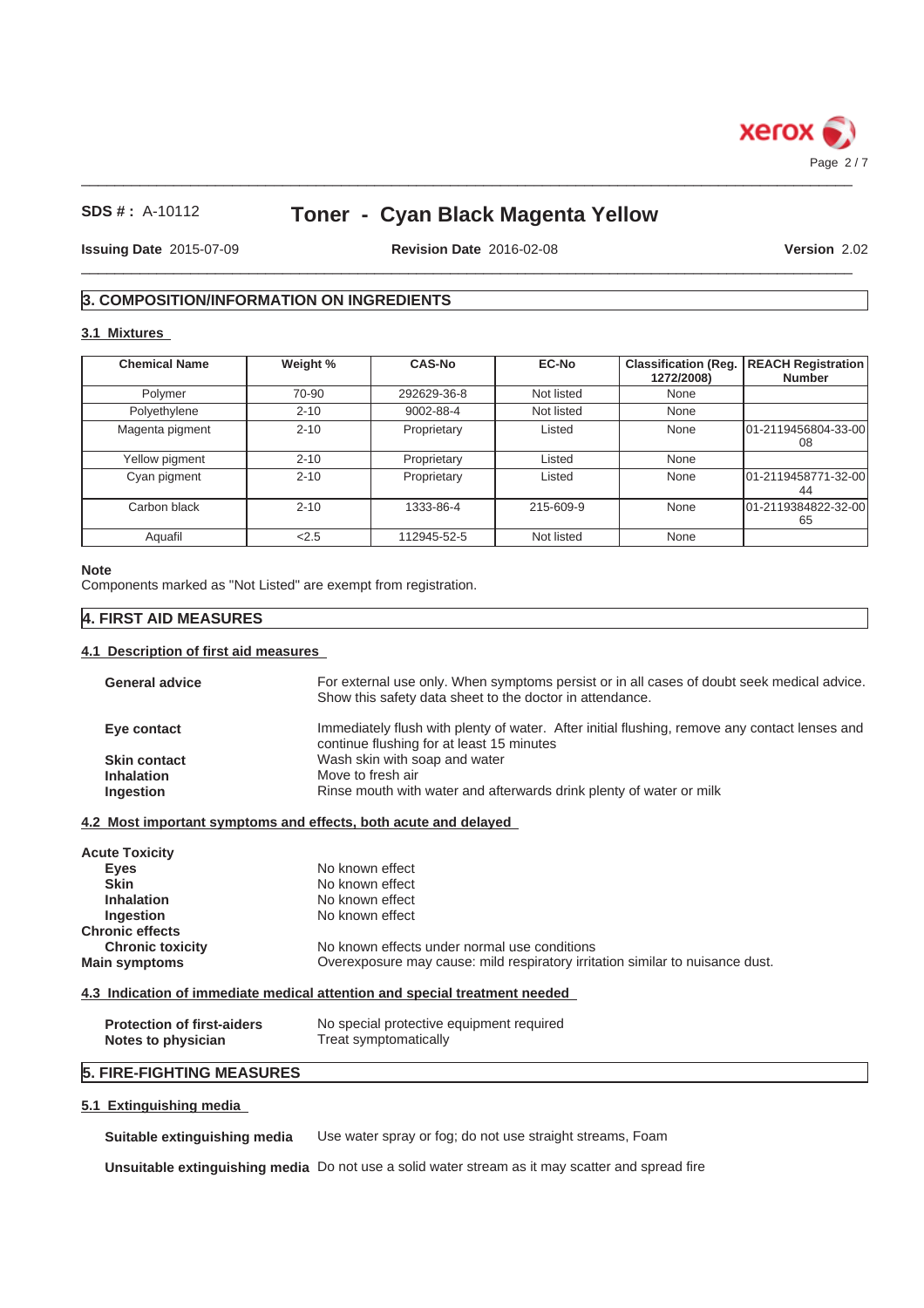

# **Toner - Cyan Black Magenta Yellow**

**Issuing Date** 2015-07-09 **Revision Date** 2016-02-08

 $\_$  ,  $\_$  ,  $\_$  ,  $\_$  ,  $\_$  ,  $\_$  ,  $\_$  ,  $\_$  ,  $\_$  ,  $\_$  ,  $\_$  ,  $\_$  ,  $\_$  ,  $\_$  ,  $\_$  ,  $\_$  ,  $\_$  ,  $\_$  ,  $\_$  ,  $\_$  ,  $\_$  ,  $\_$  ,  $\_$  ,  $\_$  ,  $\_$  ,  $\_$  ,  $\_$  ,  $\_$  ,  $\_$  ,  $\_$  ,  $\_$  ,  $\_$  ,  $\_$  ,  $\_$  ,  $\_$  ,  $\_$  ,  $\_$  ,

**Version** 2.02

## **5.2 Special hazards arising from the substance or mixture**

Fine dust dispersed in air, in sufficient concentrations, and in the presence of an ignition source is a potential dust explosion hazard, In the event of fire and/or explosion do not breathe fumes

### **5.3 Special protective actions for fire-fighters**

In the event of fire and/or explosion do not breathe fumes. Wear fire/flame resistant/retardant clothing. Use self-contained pressure-demand breathing apparatus if needed to prevent exposure to smoke or airborne toxins. Wear self-contained breathing apparatus and protective suit.

#### **Other information**

| <b>Flammable properties</b> | Not flammable                                                                                                        |
|-----------------------------|----------------------------------------------------------------------------------------------------------------------|
| Flash point                 | Not applicable                                                                                                       |
|                             | Hazardous combustion products Hazardous decomposition products due to incomplete combustion, Carbon oxides, Nitrogen |
|                             | oxides (NOx)                                                                                                         |

## **6. ACCIDENTAL RELEASE MEASURES**

### **6.1 Personal precautions, protective equipment and emergency procedures**

Avoid breathing dust

### **6.2 Environmental precautions**

No special environmental precautions required

### **6.3 Methods and materials for containment and cleaning up**

Use a vacuum cleaner to remove excess, then wash with COLD water. Hot water fuses the toner making it difficult to remove.

### **6.4 Reference to other sections**

None

## **7. HANDLING AND STORAGE**

### **7.1 Precautions for safe handling**

Handle in accordance with good industrial hygiene and safety practice Avoid dust accumulation in enclosed space Prevent dust cloud

## **7.2 Conditions for safe storage, including any incompatibilities**

Keep container tightly closed in a dry and well-ventilated place Store at room temperature

#### **7.3 Specific end uses**

Xerographic printing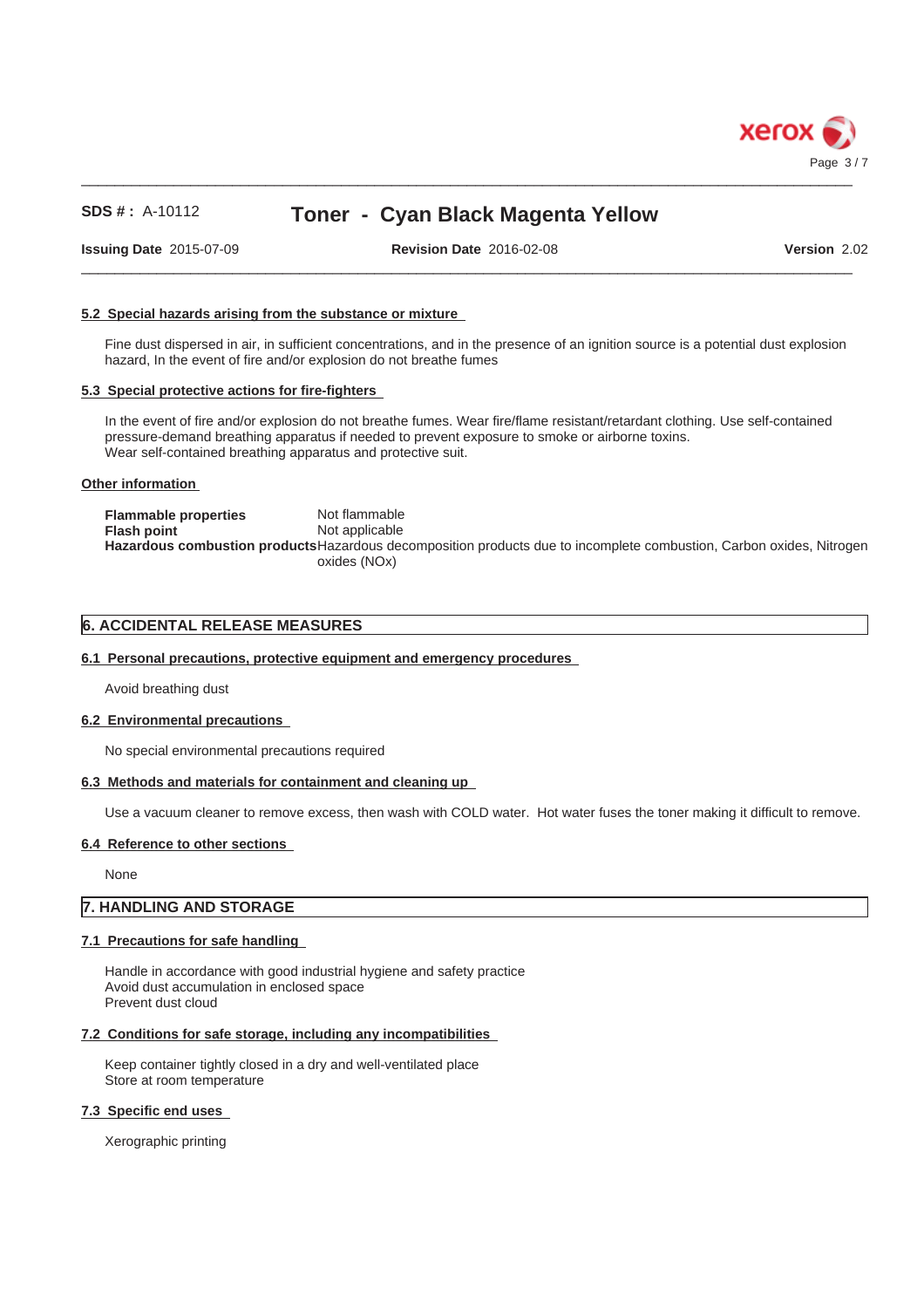

# **Toner - Cyan Black Magenta Yellow**

**Issuing Date** 2015-07-09

 $\_$  ,  $\_$  ,  $\_$  ,  $\_$  ,  $\_$  ,  $\_$  ,  $\_$  ,  $\_$  ,  $\_$  ,  $\_$  ,  $\_$  ,  $\_$  ,  $\_$  ,  $\_$  ,  $\_$  ,  $\_$  ,  $\_$  ,  $\_$  ,  $\_$  ,  $\_$  ,  $\_$  ,  $\_$  ,  $\_$  ,  $\_$  ,  $\_$  ,  $\_$  ,  $\_$  ,  $\_$  ,  $\_$  ,  $\_$  ,  $\_$  ,  $\_$  ,  $\_$  ,  $\_$  ,  $\_$  ,  $\_$  ,  $\_$  , **Revision Date** 2016-02-08

**Version** 2.02

# **8. EXPOSURE CONTROLS/PERSONAL PROTECTION**

## **8.1 Control parameters**

| <b>Xerox Exposure Limit</b> | $2.5 \text{ mg/m}^3$ (total dust)         |
|-----------------------------|-------------------------------------------|
| <b>Xerox Exposure Limit</b> | $0.4 \,\mathrm{mg/m^3}$ (respirable dust) |

#### **8.2 Exposure controls**

**Engineering measures** None under normal use conditions

## **8.3 Individual protection measures, such as personal protective equipment (PPE)**

| <b>Respiratory protection</b> | No special protective equipment required |
|-------------------------------|------------------------------------------|
| Eye/face protection           | No special protective equipment required |
| Skin and body protection      | No special protective equipment required |
| <b>Hand protection</b>        | No special protective equipment required |

## **9. PHYSICAL AND CHEMICAL PROPERTIES**

#### **9.1 Information on basic physical and chemical properties**

| Appearance<br><b>Odour threshold</b><br>рH<br><b>Flash point</b><br>Softening point                                                                                                                                                                        | Powder<br>Not applicable<br>Not applicable<br>Not applicable<br>- °C<br>- °F                                                                                                        | Odour<br><b>Physical state</b><br><b>Colour</b><br>Boiling point/boiling range<br><b>Autoignition temperature</b> | Faint<br>Solid<br>Cyan, Black, Magenta, Yellow<br>Not applicable<br>Not applicable |
|------------------------------------------------------------------------------------------------------------------------------------------------------------------------------------------------------------------------------------------------------------|-------------------------------------------------------------------------------------------------------------------------------------------------------------------------------------|-------------------------------------------------------------------------------------------------------------------|------------------------------------------------------------------------------------|
| <b>Flammability Limits in Air</b>                                                                                                                                                                                                                          | Not applicable                                                                                                                                                                      |                                                                                                                   |                                                                                    |
| Vapour pressure<br>Vapour density<br><b>Water solubility</b><br><b>Viscosity</b><br><b>Partition coefficient</b><br><b>Evaporation rate</b><br>Melting point/range<br><b>Freezing point</b><br><b>Decomposition temperature</b><br><b>Specific gravity</b> | Not applicable<br>Not applicable<br>Negligible<br>Not applicable<br>Not applicable<br>Not applicable<br>Not determined<br>Not applicable<br>Not determined<br>$\tilde{\phantom{a}}$ |                                                                                                                   |                                                                                    |
| 9.2 Other information                                                                                                                                                                                                                                      |                                                                                                                                                                                     |                                                                                                                   |                                                                                    |
| <b>Explosive properties</b>                                                                                                                                                                                                                                | source is a potential dust explosion hazard                                                                                                                                         | Fine dust dispersed in air, in sufficient concentrations, and in the presence of an ignition                      |                                                                                    |

# **10. STABILITY AND REACTIVITY**

## **10.1 Reactivity**

No dangerous reaction known under conditions of normal use

### **10.2 Chemical stability**

Stable under normal conditions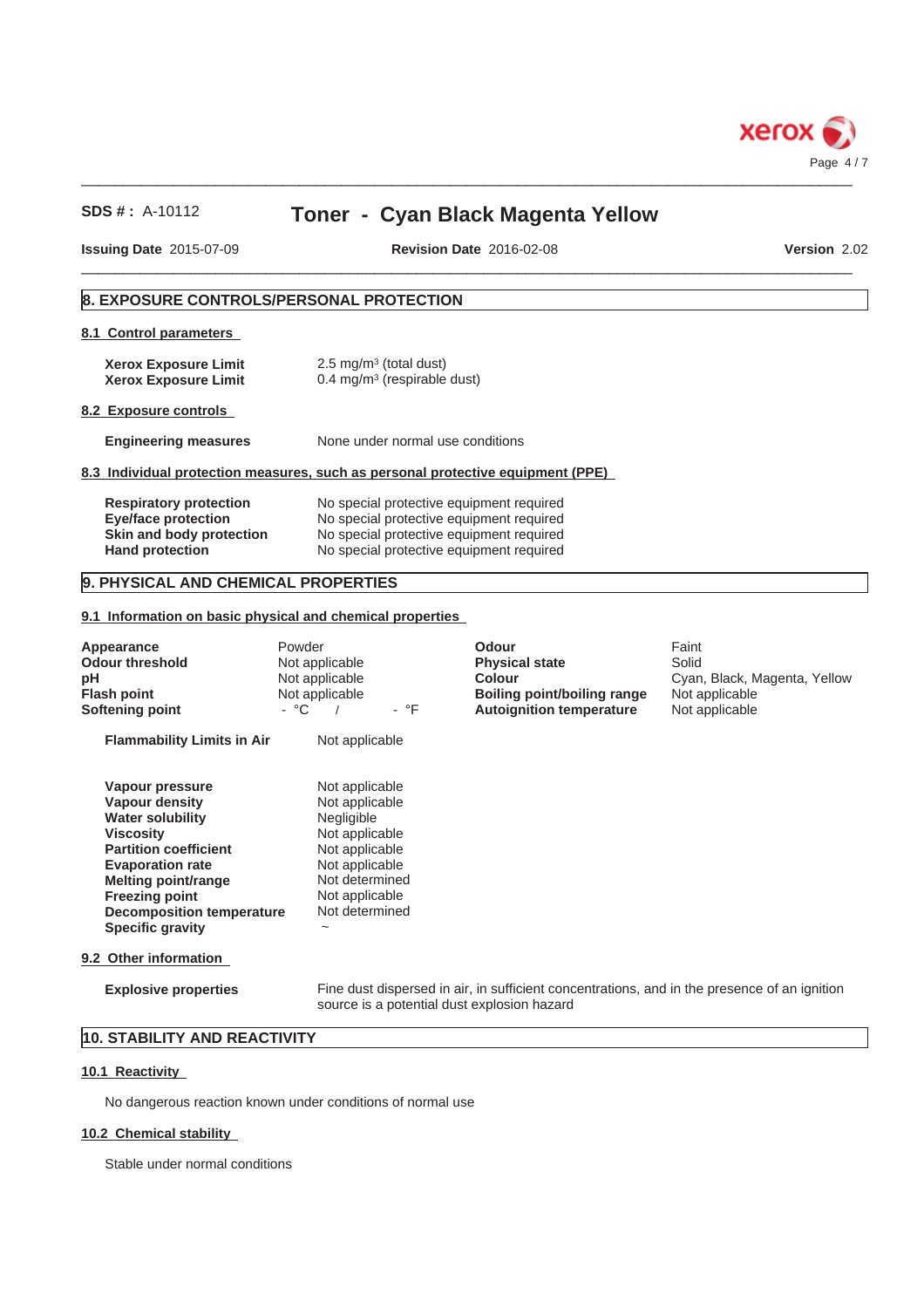

# **Toner - Cyan Black Magenta Yellow**

**Issuing Date** 2015-07-09 **Revision Date** 2016-02-08

 $\_$  ,  $\_$  ,  $\_$  ,  $\_$  ,  $\_$  ,  $\_$  ,  $\_$  ,  $\_$  ,  $\_$  ,  $\_$  ,  $\_$  ,  $\_$  ,  $\_$  ,  $\_$  ,  $\_$  ,  $\_$  ,  $\_$  ,  $\_$  ,  $\_$  ,  $\_$  ,  $\_$  ,  $\_$  ,  $\_$  ,  $\_$  ,  $\_$  ,  $\_$  ,  $\_$  ,  $\_$  ,  $\_$  ,  $\_$  ,  $\_$  ,  $\_$  ,  $\_$  ,  $\_$  ,  $\_$  ,  $\_$  ,  $\_$  ,

**Version** 2.02

### **10.3 Possibility of hazardous reactions**

| <b>Hazardous reactions</b> | None under normal processing            |
|----------------------------|-----------------------------------------|
| Hazardous polymerisation   | Hazardous polymerisation does not occur |

#### **10.4 Conditions to avoid**

Prevent dust cloud. Fine dust dispersed in air, in sufficient concentrations, and in the presence of an ignition source is a potential dust explosion hazard.

## **10.5 Incompatible materials to avoid**

None

### **10.6 Hazardous decomposition products**

None under normal use

# **11. TOXICOLOGICAL INFORMATION**

*The toxicity data noted below is based on the test results of similar reprographic materials.*

## **11.1 Information on toxicological effects**

| <b>Acute Toxicity</b><br><b>Product Information</b><br><b>Irritation</b><br>Oral LD50<br>Dermal LD50<br><b>LC50 Inhalation</b>       | No skin irritation, No eye irritation<br>$>$ g/kg (rat)<br>$>$ g/kg (rabbit)<br>$>$ mg/L (rat, 4 hr) |
|--------------------------------------------------------------------------------------------------------------------------------------|------------------------------------------------------------------------------------------------------|
| <b>Chronic toxicity</b><br><b>Product Information</b><br><b>Chronic effects</b><br>Carcinogenicity                                   | No known effects under normal use conditions<br>Not classifiable as a human carcinogen               |
| Other toxic effects<br><b>Product Information</b><br><b>Sensitisation</b><br><b>Mutagenic effects</b><br><b>Target organ effects</b> | No sensitisation responses were observed<br>Not mutagenic in AMES Test<br>None known                 |
| Other adverse effects<br><b>Aspiration Hazard</b>                                                                                    | None known<br>Not applicable                                                                         |

# **12. ECOLOGICAL INFORMATION**

#### **12.1 Toxicity**

**Acute Aquatic Toxicity** On available data, substance is not harmful to aquatic life.<br> **Chronic Aquatic Toxicity** On available data, substance is not harmful to aquatic life. On available data, substance is not harmful to aquatic life.

#### **12.2 Persistence and degradability**

Not readily biodegradable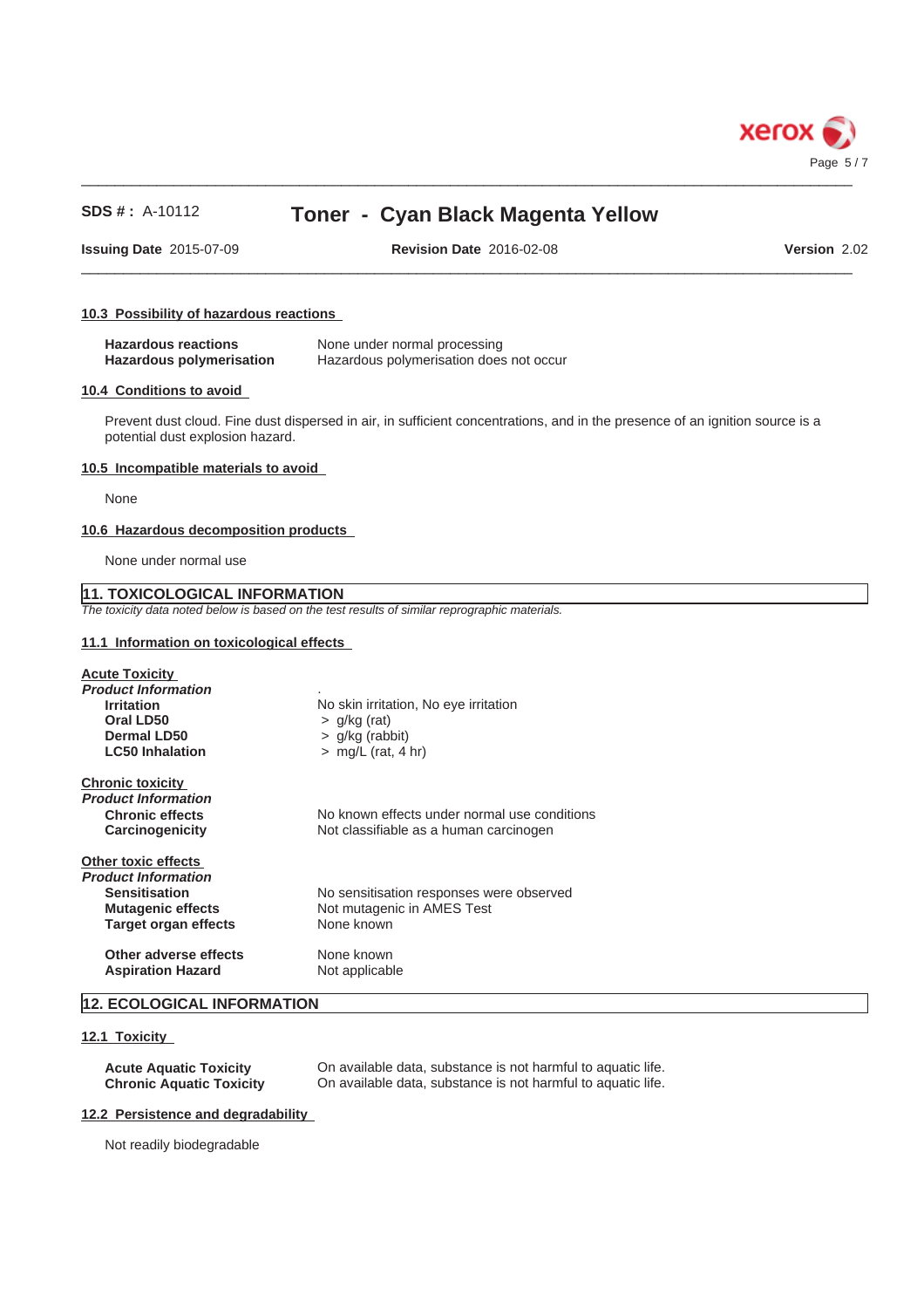

| $SDS #: A-10112$                                | Toner - Cyan Black Magenta Yellow                           |              |
|-------------------------------------------------|-------------------------------------------------------------|--------------|
| <b>Issuing Date 2015-07-09</b>                  | <b>Revision Date 2016-02-08</b>                             | Version 2.02 |
| 12.3 Bioaccumulative potential                  |                                                             |              |
| Bioaccumulation is unlikely                     |                                                             |              |
| 12.4 Mobility in soil                           |                                                             |              |
| Insoluble in water                              |                                                             |              |
| 12.5 Results of PBT and vPvB assessment         |                                                             |              |
| Not a PBT according to REACH Annex XIII         |                                                             |              |
| 12.6 Other adverse effects                      |                                                             |              |
| Presents little or no hazard to the environment |                                                             |              |
| <b>13. DISPOSAL CONSIDERATIONS</b>              |                                                             |              |
| 13.1 Disposal considerations                    |                                                             |              |
| <b>Waste Disposal Method</b>                    | No special precautions are needed in handling this material |              |
| <b>EWC Waste Disposal No</b>                    | 08 03 18                                                    |              |
| 14. TRANSPORT INFORMATION                       |                                                             |              |
| 14.1 UN/ID No                                   |                                                             |              |
| Not regulated                                   |                                                             |              |
| 14.2 Proper shipping name                       |                                                             |              |
| Not regulated                                   |                                                             |              |
| 14.3 Transport hazard class(es)                 |                                                             |              |
| Not classified                                  |                                                             |              |
| 14.4 Packing Group                              |                                                             |              |
| Not applicable                                  |                                                             |              |

## **14.5 Environmental hazards**

Presents little or no hazard to the environment

# **14.6 Special precautions for users**

No special precautions are needed in handling this material

# **14.7 Transport in bulk according to MARPOL 73/78 and the IBC Code**

Not applicable